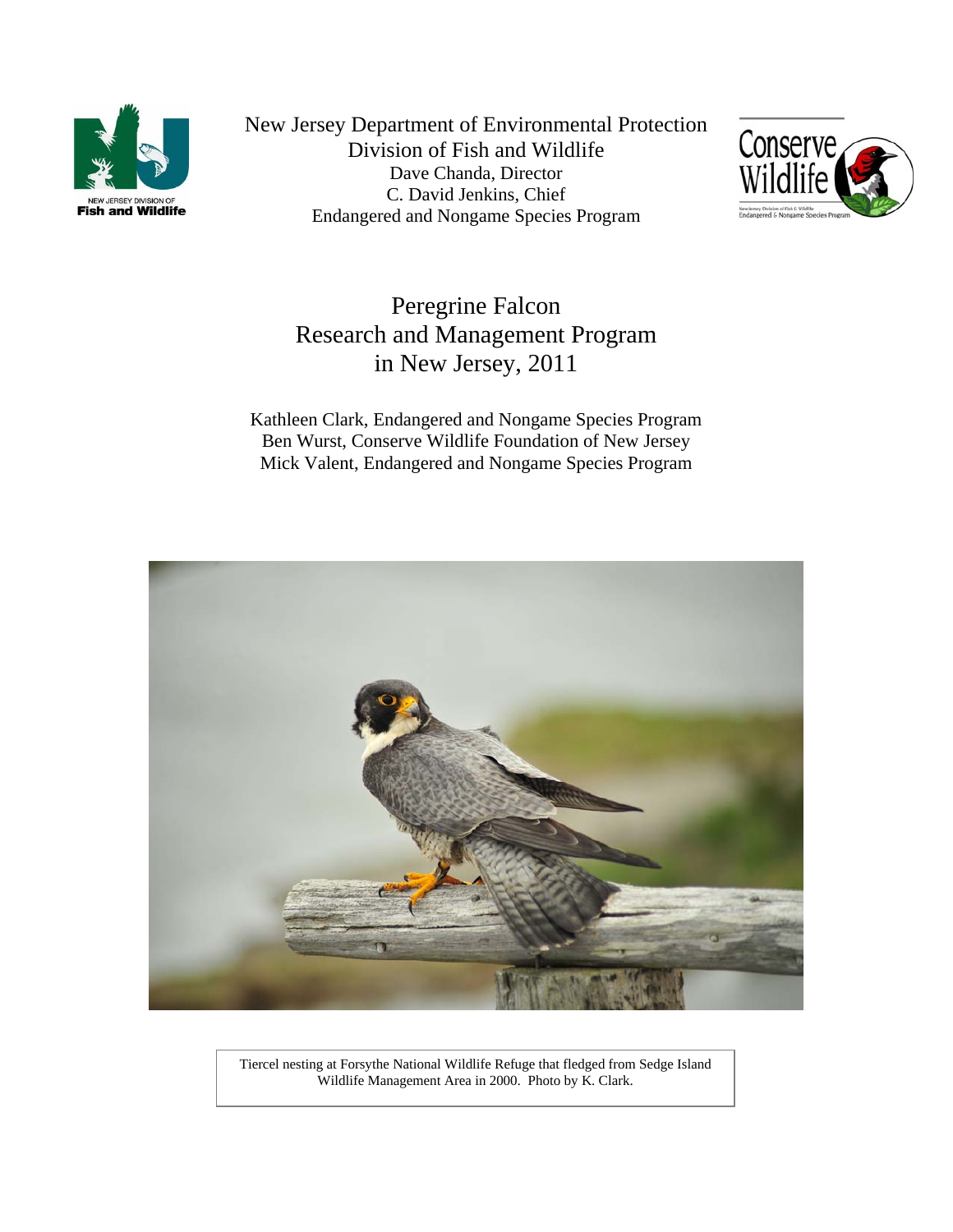*Program Objective: To maintain, monitor and protect the Peregrine Falcon (*Falco peregrinus anatum*) population in New Jersey.*

## **Project Summary:**

In 2011 the New Jersey peregrine falcon population remained nearly steady at 24 known pairs, with average nesting success. One nest site was made unavailable in 2011 but another site was reactivated after being displaced last year. Two pairs were likely active in Newark and Kearny (as determined by finding recent fledglings) but their locations were unknown. In general, nest success was a little lower than previous years, but remained well above the level needed to maintain a stable population.

Statewide, 14 pairs nested on towers and buildings, six on NJ bridges, and four on cliffs. Of 14 pairs on coastal structures and buildings, 11 nested successfully, producing 24 young for a rate of 1.71 young per active nest on towers and buildings. This is the average (1.78) recorded since 1986 when the population stabilized. Of six pairs using NJ bridges, New Jersey monitored three pairs spanning the NJ-PA border: the Betsy Ross, Burlington-Bristol and Tacony-Palmyra raised four, four and two young, respectively. One new bridge, in Belmar, was unsuccessful; other bridge nests in northern NJ were not monitored so their occupancy and outcome were unknown.

The peregrines on the natural cliff habitat dropped back by one to four pairs. For the first time since 2008, two pairs successfully fledged two young each. A third nest site was occupied by ravens but the falcons, active about a half-mile away, apparently failed.

We donated eleven peregrine nestlings to West Virginia where they were released at a mountain hack site at the New River Gorge near Beckley. Peregrines from prior releases in WV have been resighted nesting on a quarry cliff in northern WV, and on a bridge in southern WV; with a few sightings elsewhere on cliffs. This may be the last year for WV's hacking project.

We banded all but five of the 35 known young produced at 18 successful nests, using both a federal band and a bicolor band with an alpha-numeric code. Two young were inaccessible at an oil refinery site, two fledged from hard-to-reach cliff site, and one fledged prior to discovery from a salt marsh osprey nest.

We collected six addled eggs from three sites for future analysis. The study of contaminants in mid-Atlantic eggs that was published in the journal *Environmental Contamination and Toxicology* (Clark et al. 2009) showed that coastal NJ eggs were of special concern in terms of elevated levels of PCBs and DDT compounds, and warrant continued study.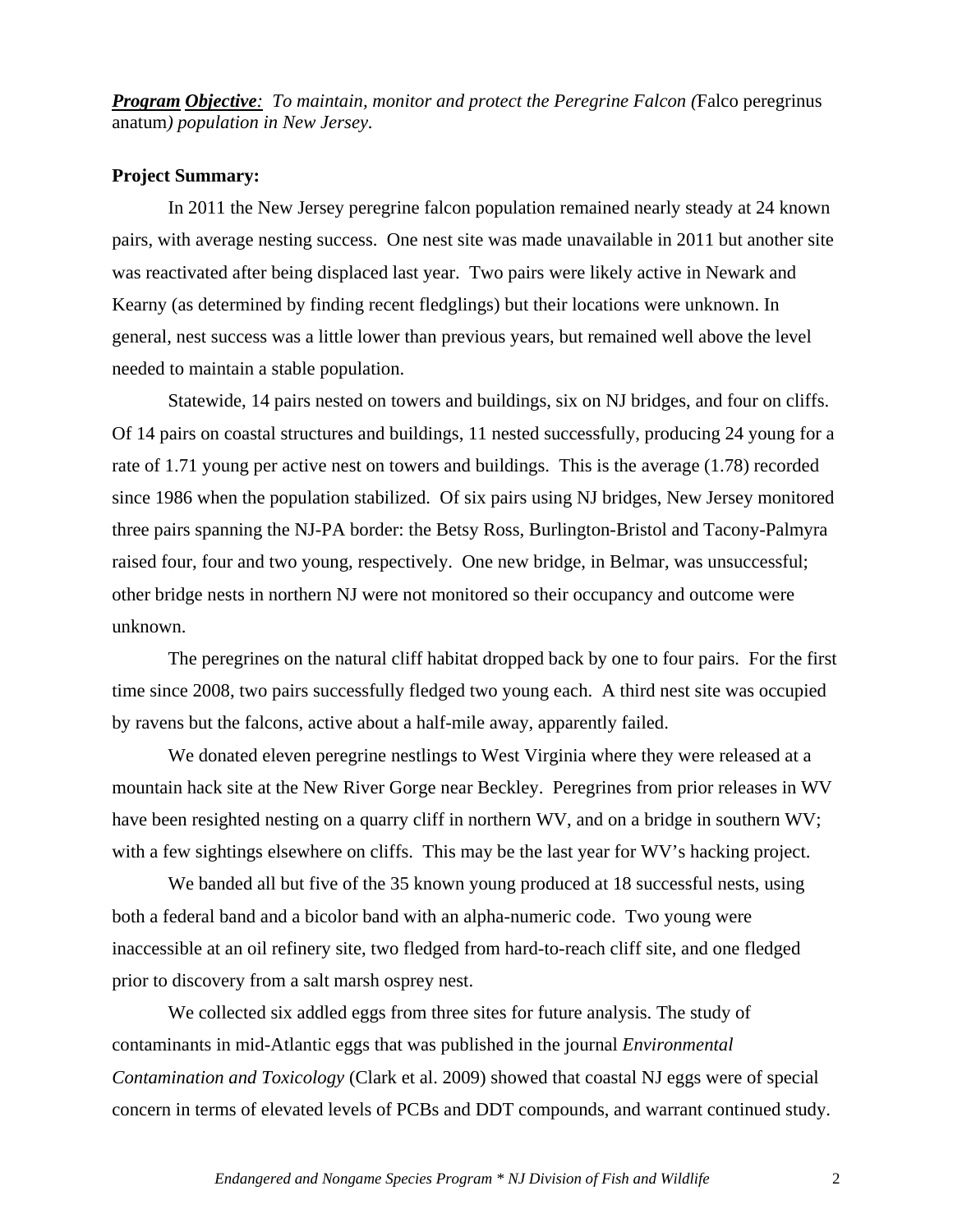In 2011 we continued to use remote, motion-activated cameras to photograph peregrines at nests. Using this method we read the leg bands on 19 breeding adults at nine nest sites (three adults were identified at one site). An additional nine adults were identified using optics. The oldest birds identified were a 15 year old female at Ocean Gate (a nest that failed in 2011 and has produced just two young in the last four years) and a 12 year old male nesting at Swan Bay WMA. The information that these identifications provide is immensely valuable for relating peregrine origin and age to nest success, site fidelity and turnover rate in the population.

**Background**: The decline of the peregrine falcon in the eastern U.S. has been linked to persistent organochlorine pesticide contamination. The eastern population plunged from an estimated 350 active sites in the 1930's and 1940's to no active breeding birds in 1964 or 1975. Recovery work began in 1975 after the U.S. ban on DDT. The NJ Division of Fish and Wildlife and the Peregrine Fund first hacked falcons in 1975 at Sedge Islands Wildlife Management Area in Barnegat Bay, and expanded to several more sites until pairs established territories. Wild nesting first occurred at Forsythe National Wildlife Refuge in 1980 and expanded slowly until 1993, when the population stabilized. In New Jersey, one recovery goal is *consistent, successful nesting by eight to ten pairs*. While there have been 8-10 pairs successful since 1999 (disregarding the variable bridge sites), we also need to attain population stability in historic and protected nest sites. The reestablishment of peregrines in the Palisades cliffs in 2003 was the beginning of a more complete recovery, but nest success at the cliffs has been low and erratic. We also remain concerned about the effects of persistent organochlorine contaminants on the population. New Jersey coastal peregrines continue to have some of the heaviest loads of DDE and mercury (Clark et al. 2009). Our work to track life history and nest success, along with contaminant exposure, will help identify effects on the population. Annual monitoring includes tracking nests, banding young, and improving conditions at nest sites to enhance productivity.

## *Results and Discussion*

There were 24 occupied sites checked during the nesting season (Table 1), all of which were known or suspected to be active (with eggs). Fourteen pairs on towers and buildings continued to be the core of the nesting population, producing 24 young, for a productivity rate of 1.71 young per active nest. Of six pairs on bridges, four were known to have produced ten young, for a rate of 2.50 young/active nest (Fig. 2); however, two of those young died post-fledging on the bridge roadways. Some previously occupied bridges (e.g., Hackensack, Newark Bay, Trenton) were not tracked. Four nest territories were occupied at the natural cliff habitat in northeastern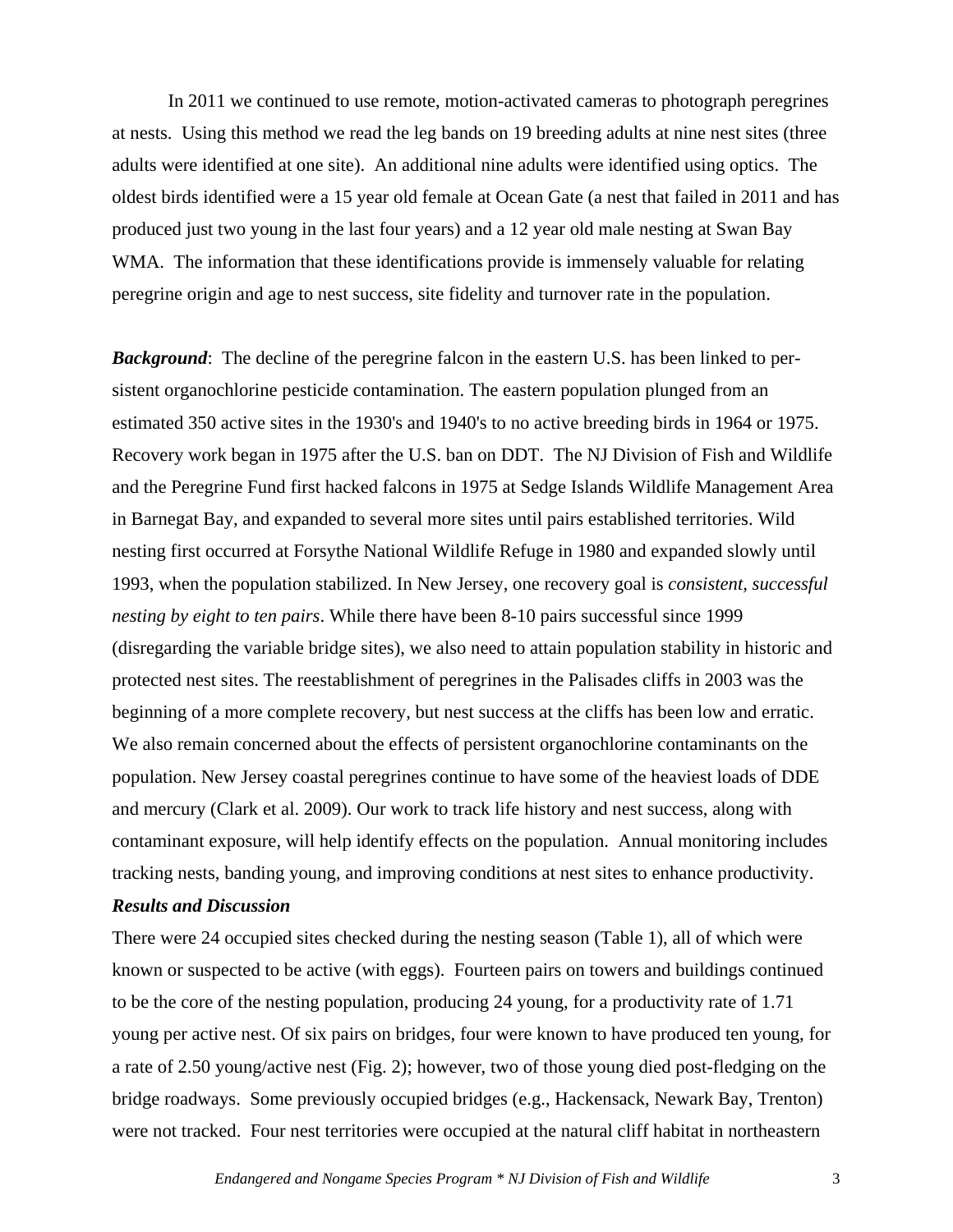NJ, and two of them fledged two young each, the first time since 2008. Ravens occupied one nest site used by peregrines last year.

All but five of the 38 young produced were banded with a black-anodized federal band and a black/green bicolor auxiliary band for future identification (Table 2). Two young could not be reached at a cliff nest; and three young fledged unbanded from one industrial site and one osprey nest (discovered in June).

 The nest atop 101 Hudson Street in Jersey City remained a highlight for New Jersey peregrine watchers. The pair began incubation 4 April and hatched three on 6 May; an inspection one week later showed the third chick to be impaired and he was removed and transferred to Tri-State Bird Rescue & Research. He was later deemed non-releasable and was transferred to a local wildlife educator. The other two young fledged successfully in late June and their post-fledging success was documented locally by volunteer peregrine watchers. Their observations were documented in Nestbox News online (http://njfishandwildlife.com/peregrinecam/jcp-2011nestnews.htm).

For a sixth year, we donated peregrine nestlings to the New River Gorge hack site in West Virginia. A total of ten young (six from bridges, two from coastal tower, and two found in Newark and Kearny as recent fledglings) were delivered to and hacked at the New River Gorge hack site. Information on the hack site can be found at:

<http://www.nps.gov/neri/naturescience/peregrine.htm>. Moving young from the coastal population, where production is well above the minimum needed for population stability supports the recovery of the peregrine in the entirety of its range in the region, and specifically the southern Appalachian Mountains where peregrine nesting is still lacking.

## *Recoveries*

We re-sighted 19 breeding birds using a remote camera, and nine more using optics, at 16 sites. Of 29 birds re-sighted as nesting adults in NJ, 23 had been observed in 2009. Of the six birds observed for the first time and replacing other birds, four were males and two were females. Two of these previously-unrecorded males were both seen at the Manahawkin nest: an 11-year old from Brigantine and a two year old from Swan Bay; it's likely the two-year old was not the dominant male there, but it is unusual for a second male to be tolerated, and this nest failed this season. Also interesting was the move of the 2010 male from Heislerville to Sea Isle City this season after the Heislerville nest box was closed down. Of three adults in pairs not previously observed, only one was banded and identifiable. In total, five (two females and three males [excepting the second male at one nest]) were new birds in 13 established pairs, representing a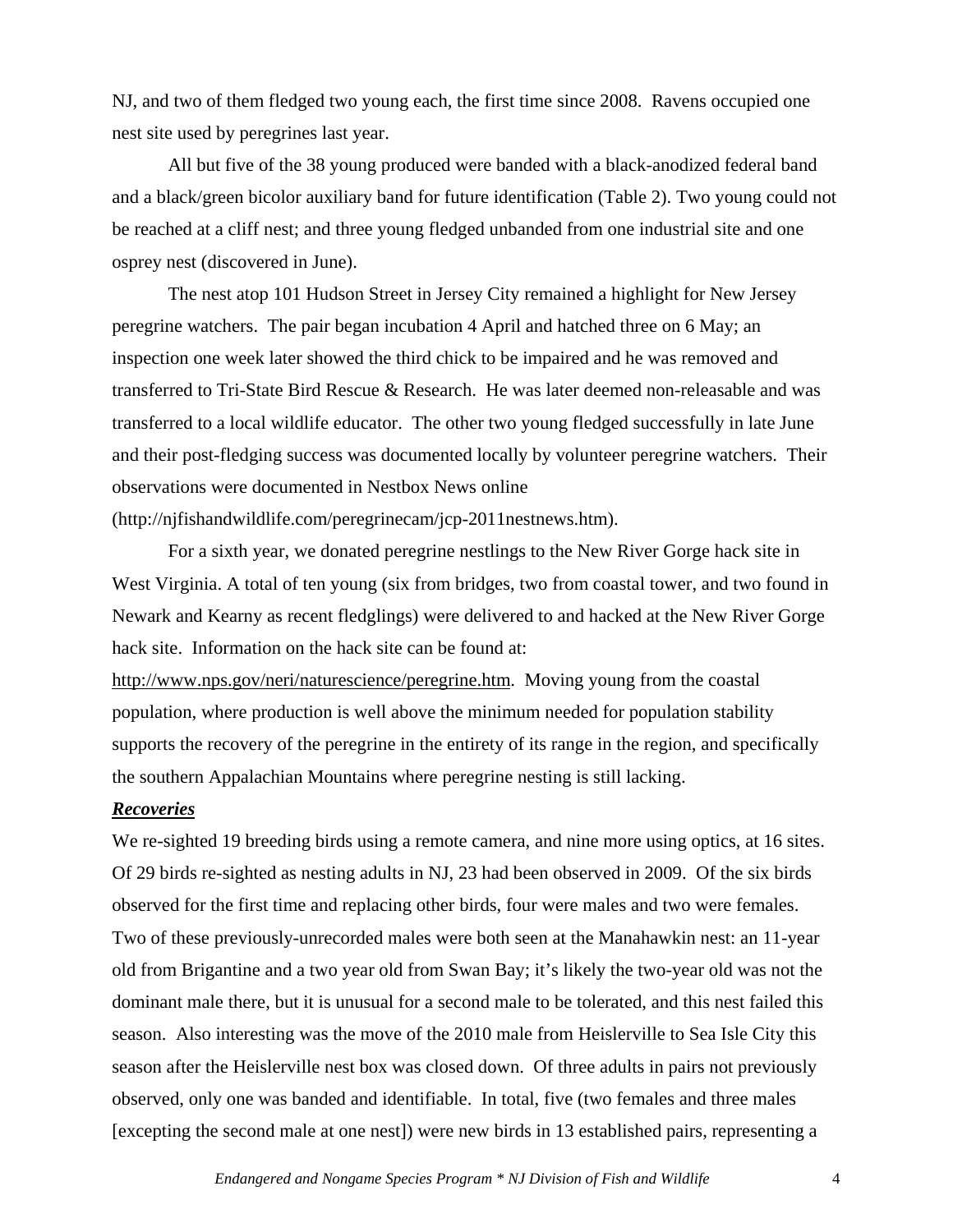19% turnover. New breeding birds were recent fledges from Swan Bay, Brigantine and CT. An unusual find was an 11-year old male from Brigantine that replaced a younger male at Manahawkin, even though he contended with a two-year old male and the nest failed this year. Another unusual entry for this year was the observation of a 15-year old female nesting at Ocean Gate, although the nest failed this year and produced just two young in the last four years, a result that is likely to be related to her age. The next-oldest birds observed were a 13-year old female at Atlantic City, and a 12-year old male at Swan Bay. Average age of known-age males and females was 7.6 years and 7.3, respectively.

- One female at a cliff site was confirmed as the same bird as previous two seasons, a NY fledge from 2007; she continued to be paired with an unbanded male.
- The female with  $P^*G$  (black/red) band, which fledged from coastal Virginia, continued to nest at the Atlantic City Hilton (since 2002). For a second season she laid five eggs but only two hatched.
- One female (M/\*S [black/red]) was observed in a pair nesting on the Brooklyn Detention Complex. NY; she fledged from Jersey City in 2004.
- An adult male was spotted at the Verizon building in White Plains, NY; he had been banded with X/82 (black/green) at the Alpine cliff nest in 2008.
- A peregrine banded last year in Tuckahoe was found dead in Northfield, NJ in March, 2011, having hit a house window.

*Conclusions*: The peregrine population remained steady in 2011, and nest success and productivity were adequate and on par with the long term average (Figure 1). Across all sites – towers, building, bridges and cliffs – nest success was 75% and produced 1.46 young/active site. The tower and building nest sites are the consistent center of the population in NJ, without which the population would fluctuate widely year to year. Management of nest sites, mainly to provide safe, undisturbed situations for the birds, continues to be the predominant factor in a stable and productive population. Nest success at cliff sites was a great improvement over recent years, but the difficulty of watching these nests and identifying failures continues.

 We plan to continue the investigation of contaminants in unhatched, salvaged eggs, as well as the close monitoring of nesting pairs to detect problems. New research suggests the high levels of brominated fire-retardant chemicals (polybrominated diphenyl ethers) found in peregrines may affect adult peregrine nesting behavior and nest success, which certainly bears watching in NJ.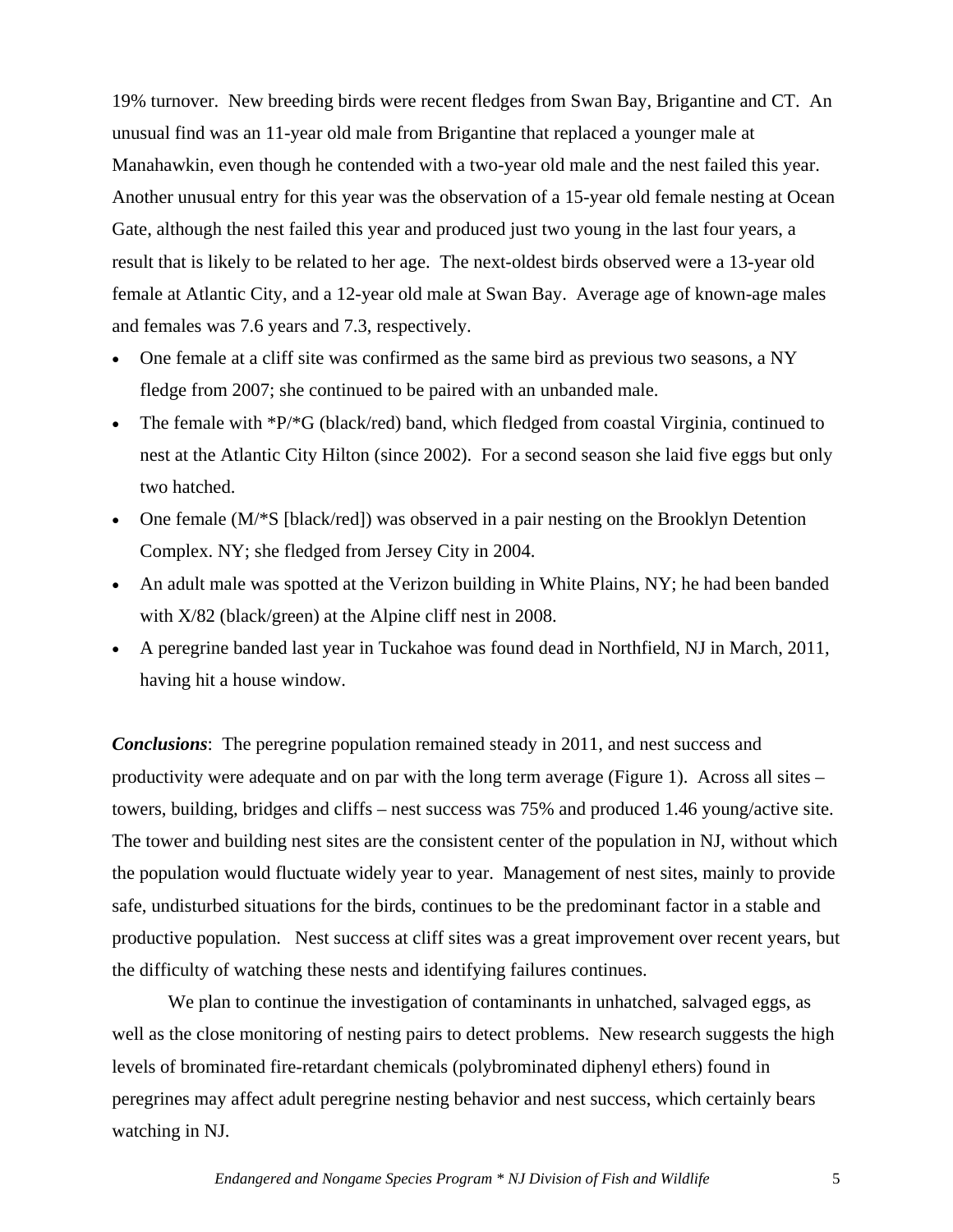Management of nesting pairs and nest sites is essential to maintain peregrines in New Jersey. Bridge-nesting birds are especially vulnerable to nest-site problems, and many other pairs occupy human-constructed sites. With site management and the cooperation of bridge and building staff, these sites can contribute to population viability and stability.

*Our Thanks To*: Volunteers who protect and watch over peregrine falcons in New Jersey, including Pete McLain, McDuffy Barrow, Mike Girone, Ray Gilbert, Bonnie Talluto, Kevin Watson, Rick Weiman, Keith and Jackie Parker, Hans Toft; Beth Balbierz, Elmer & Bunny Clegg, Atlantic City Hilton staff (Mel Thompson, Pete Aiuto, and others); Forsythe NWR staff and volunteers; Delaware River Port Authority staff (Tim Jankowski, Larry Walton, Steve James, Chuck Wadding); Palisades Interstate Park Commission and the Palisades Interstate Parkway Police; Betty Ann Kelly, Thomas MacDermant and John Salerno at the Union County Court House; the Burlington County Bridge Commission and Jack DiGiovanna, the Port Authority of NY/NJ, Barbara Deen and Mack-Cali engineers. Thanks to caregivers Don and Karen Bonica at Toms River Avian Care, The Raptor Trust, and Tri-State Bird Rescue & Research, Dr. Stephen Wurst at Barnegat Animal Clinic. Special thanks to John Gumbs and Mitzi Kaiura at the cliffs.

*This project was funded by people* who support the NJ Tax Check-Off for Wildlife, purchase Conserve Wildlife license plates, and donate to the Conserve Wildlife Foundation of NJ. Funds were also provided by the U.S. Fish and Wildlife Service's State Wildlife Grants program.

*The Jersey City WebCam* ([www.njfishandwildlife.com/peregrinecam](http://www.njfishandwildlife.com/peregrinecam)) was funded by the Conserve Wildlife Foundation of NJ and maintained by Division staff Paul Tarlowe. Special thanks to Barbara Deen and Mack-Cali engineers.

*We remember Linn Pierson* who was dedicated to the restoration of peregrines in New Jersey, and whose legacy donation continues to support this work.

## References:

Clark, K.E., Y. Zhao, and C. Kane. 2009. Organochlorine pesticides, PCBs, dioxins, and metals in postterm peregrine falcon (*Falco peregrinus*) eggs from the Mid-Atlantic states, 1993–1999. Arch. Environ. Contam. Toxicol. 57:174-184.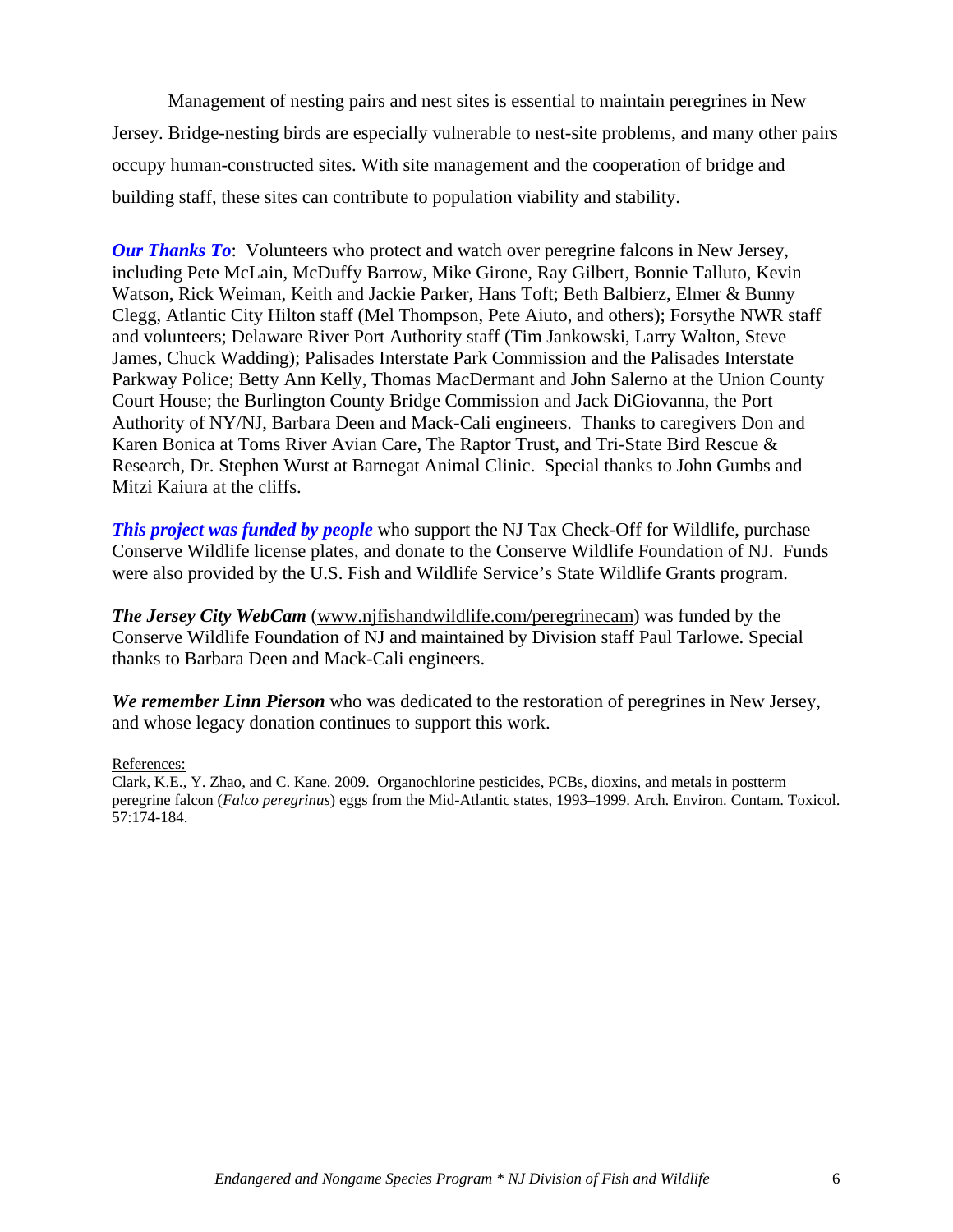| Tubic 1. She specific results of peregrine fareon hesting in from sensey, $2011.$ |                  |                  |                          |                          |                          |                             |                                                         |
|-----------------------------------------------------------------------------------|------------------|------------------|--------------------------|--------------------------|--------------------------|-----------------------------|---------------------------------------------------------|
| Name                                                                              | Occupi<br>ed     | Active           | Eggs                     | Yng<br>Hatched           | Yng@<br>BandAge          | Yng<br>Fledged              | Comments                                                |
| Sedge Island WMA Tower                                                            | $\mathbf Y$      | $\mathbf Y$      | Unk                      | 1                        | 1                        | 1                           |                                                         |
| Forsythe NWR/Brigantine Tower                                                     | $\mathbf Y$      | Y                | 3                        | $\overline{3}$           | $\overline{2}$           | $\overline{2}$              | 1 hatchling died @1 d;                                  |
|                                                                                   |                  |                  |                          |                          |                          |                             | Carnus fly infestation                                  |
| Forsythe NWR/Barnegat Tower                                                       | $\mathbf Y$      | $\mathbf Y$      | $\overline{4}$           | $\mathbf{1}$             | $\mathbf{1}$             | $\mathbf{1}$                | Coll 2 eggs                                             |
| Marmora WMA / Sea Isle Tower                                                      | $\overline{Y}$   | $\overline{Y}$   | $\overline{4}$           | 1                        | $\mathbf{1}$             | $\mathbf{1}$                | Coll 2 broken eggs                                      |
| Great Bay WMA/ water tower                                                        | single           | ${\bf N}$        |                          |                          |                          |                             |                                                         |
| Heislerville WMA Tower                                                            | N/A              |                  |                          |                          |                          |                             | Box removed; set 5/2<br>@prison                         |
| Egg Island WMA Tower                                                              | Y                | Y                | $\overline{4}$           | 4                        | $\overline{4}$           | 4                           | 3 transferred to WV                                     |
| Swan Bay WMA Tower                                                                | $\mathbf Y$      | $\overline{Y}$   | $\overline{4}$           | $\overline{2}$           | $\overline{2}$           | $\overline{2}$              |                                                         |
| Tuckahoe WMA Tower                                                                | $\mathbf Y$      | $\overline{Y}$   | 3                        | $\mathbf{1}$             | $\mathbf{1}$             | 1                           | Coll. 2 eggs                                            |
| Ocean Gate (AT&T) Tower                                                           | Y                | $\overline{Y}$   | $\geq$ 2                 | $\boldsymbol{0}$         | $\mathbf{0}$             | $\boldsymbol{0}$            | Unknown interference?                                   |
| Stone Harbor marsh                                                                | $\mathbf Y$      | $\overline{Y}$   | 3                        | 3                        | $\overline{3}$           | $\overline{3}$              |                                                         |
| Margate marsh                                                                     | $\overline{Y}$   | $\overline{Y}$   | Unk                      | Unk                      | Unk                      | $\geq$ 1                    | Ospr nest 167-B-16; not<br>banded                       |
| Hilton/The Grand Casino                                                           | $\mathbf Y$      | $\mathbf Y$      | 5                        | $\sqrt{2}$               | $\sqrt{2}$               | $\overline{2}$              | Coll 2 eggs                                             |
| 101 Hudson, Jersey City                                                           | $\overline{Y}$   | $\overline{Y}$   | $\overline{4}$           | $\overline{3}$           | $\overline{2}$           | $\overline{2}$              | 1 removed @1wk,<br>rehabbed & unreleasable              |
| Newark-Unknown location                                                           | $\mathbf U$      |                  |                          |                          |                          | 1                           | Found, rehabbed, WV                                     |
| Elizabeth-Union Co. Court House                                                   | $\mathbf Y$      | $\mathbf Y$      | 3                        | 3                        | 3                        | 3                           |                                                         |
| Sewaren building                                                                  | $\mathbf U$      | $\mathbf U$      |                          |                          |                          |                             |                                                         |
| Refinery (Greenwich-Paulsboro)                                                    | $\mathbf Y$      | $\overline{Y}$   | unk                      | $\overline{2}$           | $\overline{2}$           | $\overline{2}$              | Not banded                                              |
| <b>SUBTOTAL TOWERS &amp;</b>                                                      | 14               | 14               |                          | 26                       | 24                       | 26                          |                                                         |
| <b>BUILDINGS</b>                                                                  |                  |                  |                          |                          |                          |                             |                                                         |
| Natural Site C-1 (Alpine)                                                         | $\mathbf Y$      | $\mathbf Y$      | $\overline{4}$           | $\overline{2}$           | $\sqrt{2}$               | $\overline{2}$              | Banded 6/6                                              |
| Natural Site C-2 (South)                                                          | $\mathbf Y$      | $\mathbf Y$      | Unk                      | $\geq$ 2                 | $\overline{2}$           | $\overline{2}$              | Not banded                                              |
| Natural Site C-3 (South)                                                          | ${\bf N}$        | ${\bf N}$        |                          |                          |                          |                             |                                                         |
| Natural Site C-4 (North)                                                          | $\overline{Y}$   | $\overline{Y}$   | Unk                      | $\boldsymbol{0}$         | $\boldsymbol{0}$         | $\mathbf{0}$                |                                                         |
| Natural Site C-5 (Tenafly)                                                        | PO               | PA               | $\overline{?}$           | $\overline{\mathcal{L}}$ | $\mathbf{0}$             | $\mathbf{0}$                |                                                         |
| <b>SUBTOTAL NATURAL SITES</b>                                                     | $\boldsymbol{4}$ | $\boldsymbol{4}$ |                          | $\overline{4}$           | $\overline{4}$           | $\overline{\boldsymbol{4}}$ |                                                         |
| G. Washington Br. (Hudson River)                                                  | Y                | Y                |                          |                          |                          |                             | NY side/NY monitored                                    |
| Betsy Ross Br. (Delaware River)                                                   | $\overline{Y}$   | $\overline{Y}$   | $\overline{4}$           | $\overline{4}$           | $\overline{4}$           | $\overline{4}$              | 3 transferred to WV; $4^{\text{th}}$<br>died on roadway |
| Walt Whitman Br. (Delaware R.)                                                    | Y                | Y                | $\overline{\phantom{a}}$ | 3                        | 3                        | 3                           | PA                                                      |
| Ben Franklin Br. (Delaware River)                                                 | Y                | Y                | $\gamma$                 | $\overline{4}$           | $\overline{4}$           | $\overline{4}$              | PA                                                      |
| NJ-PA Turnpike (Delaware River)                                                   | Y                | Y                | $\gamma$                 | 3                        | 3                        | 3                           | PA                                                      |
| Tacony-Palmyra (Delaware River)                                                   | $\overline{Y}$   | $\overline{Y}$   | $\overline{?}$           | $\overline{2}$           | $\overline{2}$           | $\overline{2}$              | 1 died on roadway                                       |
| Burlington-Bristol (Delaware R.)                                                  | $\mathbf Y$      | Y                | 4                        | $\overline{4}$           | $\overline{4}$           | $\overline{4}$              | 3 transferred to WV                                     |
| Rt 78-Scudders Falls Bridge                                                       | $\overline{Y}$   | $\overline{Y}$   | $\gamma$                 | $\gamma$                 |                          |                             | PA                                                      |
| Brigantine Bridge (A.C.)                                                          | ${\bf N}$        | ${\bf N}$        |                          |                          |                          |                             |                                                         |
| Vince Lombardi - NJTP Bridge                                                      | $\mathbf U$      | $\mathbf U$      |                          |                          |                          |                             |                                                         |
| Secaucus-Kearny NJTP Bridge                                                       | $\mathbf U$      | $\mathbf U$      |                          |                          |                          |                             |                                                         |
| Newark Bay Br. (NJTP or Conrail)                                                  | $\overline{Y}$   | $\overline{Y}$   | $\overline{?}$           | $\overline{\mathcal{L}}$ | $\overline{?}$           | $\overline{?}$              | Conrail bridge?                                         |
| <b>Trenton RR Bridge</b>                                                          | $\mathbf U$      | $\overline{U}$   |                          |                          |                          |                             |                                                         |
| Route 3 Br./Hackensack (NJDOT)                                                    | $\overline{Y}$   | $\overline{Y}$   | $\overline{\mathcal{L}}$ | $\overline{\mathcal{L}}$ | $\overline{\mathcal{L}}$ | $\overline{?}$              | Unknown outcome                                         |
| Route 35/Belmar Bridge                                                            | $\overline{Y}$   | $\overline{Y}$   | $\overline{?}$           | $\overline{\mathcal{L}}$ | $\overline{0}$           | $\mathbf{0}$                |                                                         |
| <b>SUBTOTAL BRIDGES</b>                                                           | 6(NJ)            | 6                |                          | 6                        | $\geq 8$                 | $\geq 8$                    |                                                         |
| <b>TOTALS (NJ only)</b>                                                           | 24               | 24               |                          | 36                       | $\geq$ 38                | >38                         | (incl. 11 yng to WV)                                    |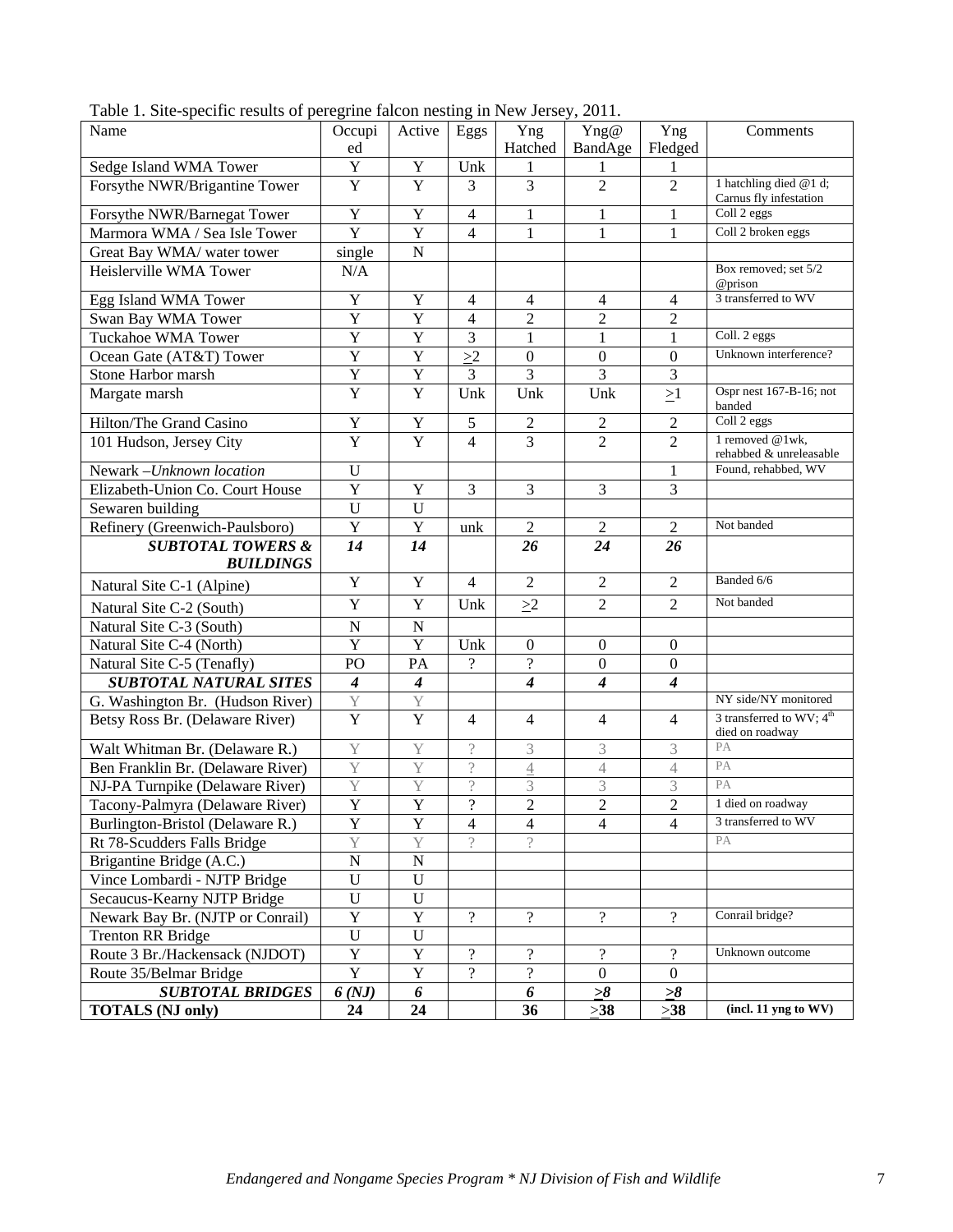| <b>Band</b> | Color            |                 |                                |                           |                                                             |
|-------------|------------------|-----------------|--------------------------------|---------------------------|-------------------------------------------------------------|
| number      | band             | Date            | Location                       | <b>Sex</b>                | Comments                                                    |
| 1687-02858  | $00/AN$          | 19-May-11       | Tacony-Palmyra Bridge          | $\overline{F}$            |                                                             |
| 1687-02859  | 01/AN            | 21-May-11       | Swan Bay                       | $\overline{F}$            |                                                             |
| 1687-02860  | 02/AN            | 21-May-11       | Swan Bay                       | ${\bf F}$                 |                                                             |
| 1687-02861  | 03/AN            | 25-May-11       | Union Co. Courthouse           | $\overline{F}$            |                                                             |
| 1687-02862  | 04/AN            | 25-May-11       | Union Co. Courthouse           | ${\bf F}$                 |                                                             |
| 1687-02863  | 05/AN            | 25-May-11       | Union Co. Courthouse           | ${\bf F}$                 |                                                             |
| 1687-02864  | 06/AN            | 31-May-11       | Jersey City                    | ${\bf F}$                 |                                                             |
| 1687-02865  | 07/AN            | $1-Jun-11$      | <b>Burlington-Bristol Br</b>   | $\overline{F}$            |                                                             |
| 1687-02866  | 08/AN            | 26-Jun-11       | Burlington-Bristol Br          | ${\bf F}$                 | Transported & hacked in WV                                  |
| 1687-02867  | 09/AN            | 26-Jun-11       | <b>Burlington-Bristol Br</b>   | $\boldsymbol{\mathrm{F}}$ | Transported & hacked in WV                                  |
| 1687-02868  | 10/AN            | $2$ -Jun-11     | Sedge Island                   | $\overline{F}$            |                                                             |
| 1687-02869  | 11/AN            | $2-Jun-11$      | Forsythe-Manahawkin            | $\overline{F}$            |                                                             |
| 1687-02870  | 12/AN            | 26-Jun-11       | Egg Island/Dividing Cr         | ${\bf F}$                 | Transported & hacked in WV                                  |
| 1687-02871  | 13/AN            | $6$ -Jun- $11$  | Palisades-Alpine               | ${\bf F}$                 |                                                             |
| 1687-02872  | 14/AN            | 8-Jun-11        | <b>Betsy Ross Bridge</b>       | ${\bf F}$                 | Killed on bridge roadway, 7/10/11                           |
| 1687-02873  | 15/AN            | 29-Jun-11       | <b>Betsy Ross Bridge</b>       | ${\bf F}$                 | Transported & hacked in WV                                  |
| 1687-02874  | 16/AN            | 29-Jun-11       | <b>Betsy Ross Bridge</b>       | $\boldsymbol{\mathrm{F}}$ | Transported & hacked in WV                                  |
| 1687-02875  | 17/AN            | $10$ -Jun- $11$ | Tuckahoe                       | ${\bf F}$                 |                                                             |
| 1687-02876  | 18/AN            | 18-Jun-11       | Stone Harbor                   | $\overline{F}$            |                                                             |
| 1687-02877  | 19/AN            | 22-Jun-11       | Forsythe-Brigantine            | ${\bf F}$                 |                                                             |
| 1687-02878  | 20/AN            | $11-Jul-11$     | Newark area                    | $\boldsymbol{\mathrm{F}}$ | Found grounded; rehabbed TRT. Transported &<br>hacked in WV |
| 2206-75817  |                  |                 | <b>Band Destroyed</b>          |                           |                                                             |
| 2206-75818  | 16/AC            | 19-May-11       | Tacony-Palmyra Bridge          | ${\bf F}$                 | Killed on roadway, 7/20/11                                  |
| 2206-75819  | 17/AC            | 31-May-11       | Jersey City                    | M                         |                                                             |
| 2206-75820  | 18/AC            | 26-Jun-11       | <b>Burlington-Bristol Br</b>   | M                         | Transported & hacked in WV                                  |
| 2206-75821  | 19/AC            | $3-Jun-11$      | A.C. Hilton                    | M                         |                                                             |
| 2206-75822  | 00/AM            | $3-Jun-11$      | A.C. Hilton                    | M                         |                                                             |
| 2206-75823  | 01/AM            | 26-Jun-11       | Egg Island/Dividing Cr         | M                         | Transported & hacked in WV                                  |
| 2206-75824  | 02/AM            | $4-Jun-11$      | Egg Island/Dividing Cr         | M                         | <b>Transported to TRBRR</b>                                 |
| 2206-75825  | 03/AM            | $4$ -Jun- $11$  | Egg Island/Dividing Cr         | M                         |                                                             |
| 2206-75826  | $04/\mathrm{AM}$ |                 | $6$ -Jun-11   Palisades-Alpine | $\mathbf M$               |                                                             |
| 2206-75827  | 06/AM            | 29-Jun-11       | <b>Betsy Ross Bridge</b>       | M                         | Transported & hacked in WV                                  |
| 2206-75828  | 07/AM            | $10$ -Jun- $11$ | Sea Isle City                  | M                         |                                                             |
| 2206-75829  | 08/AM            | 18-Jun-11       | Stone Harbor                   | M                         |                                                             |
| 2206-75830  | 09/AM            | 18-Jun-11       | Stone Harbor                   | M                         |                                                             |
| 2206-75831  | 10/AM            | 22-Jun-11       | Forsythe-Brigantine            | M                         |                                                             |
| 2206-75832  | 11/AM            | $11-Jul-11$     | Kearny area                    | $\mathbf M$               | Found grounded; rehabbed TRT. Transported &<br>hacked in WV |

Table 2. Band numbers of peregrine falcons banded at New Jersey nest sites in 2011. Auxiliary markers are black over green.